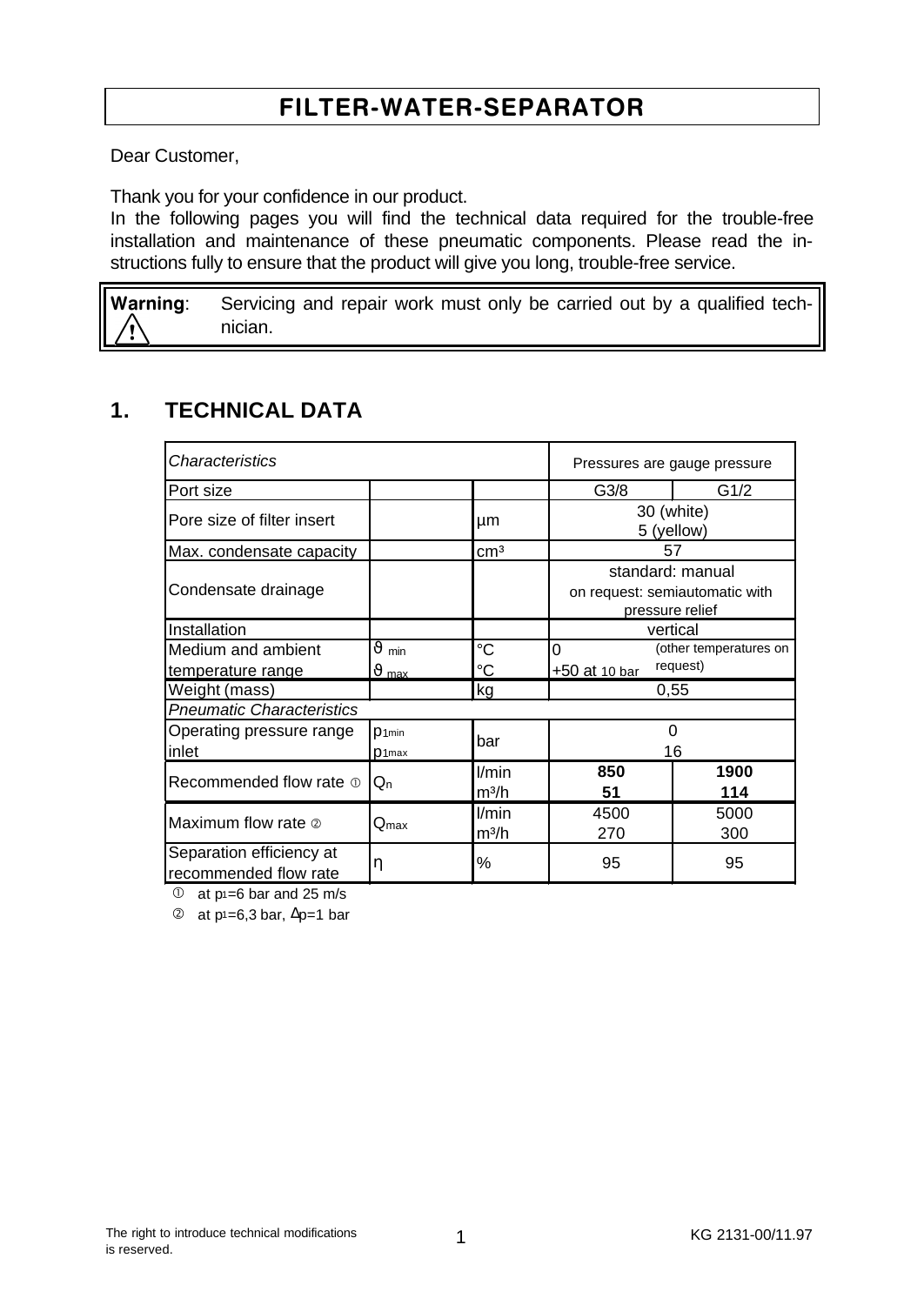# **2. INSTALLATION INSTRUCTIONS**



2. Fit a mounting bracket, if applicable.



## **3. MAINTENANCE**

#### 3.1. **Manual Drainage**

To drain condensate from the bowl, press the plastic tabs to $gether$  as shown  $\Rightarrow$  this opens the valve.

The condensate level should never be above the "Maximum" mark on the bowl.



## 3.2. **Cleaning**

As soon as serious pressure drop is observed, clean the filter element and bowl. Clean the filter element with petrol, paraffin or similar and blow it out from inside to outside. The element must be completely dry before reassembly.

The bowl and other plastic parts should only be cleaned with warm water and normal washing-up liquid.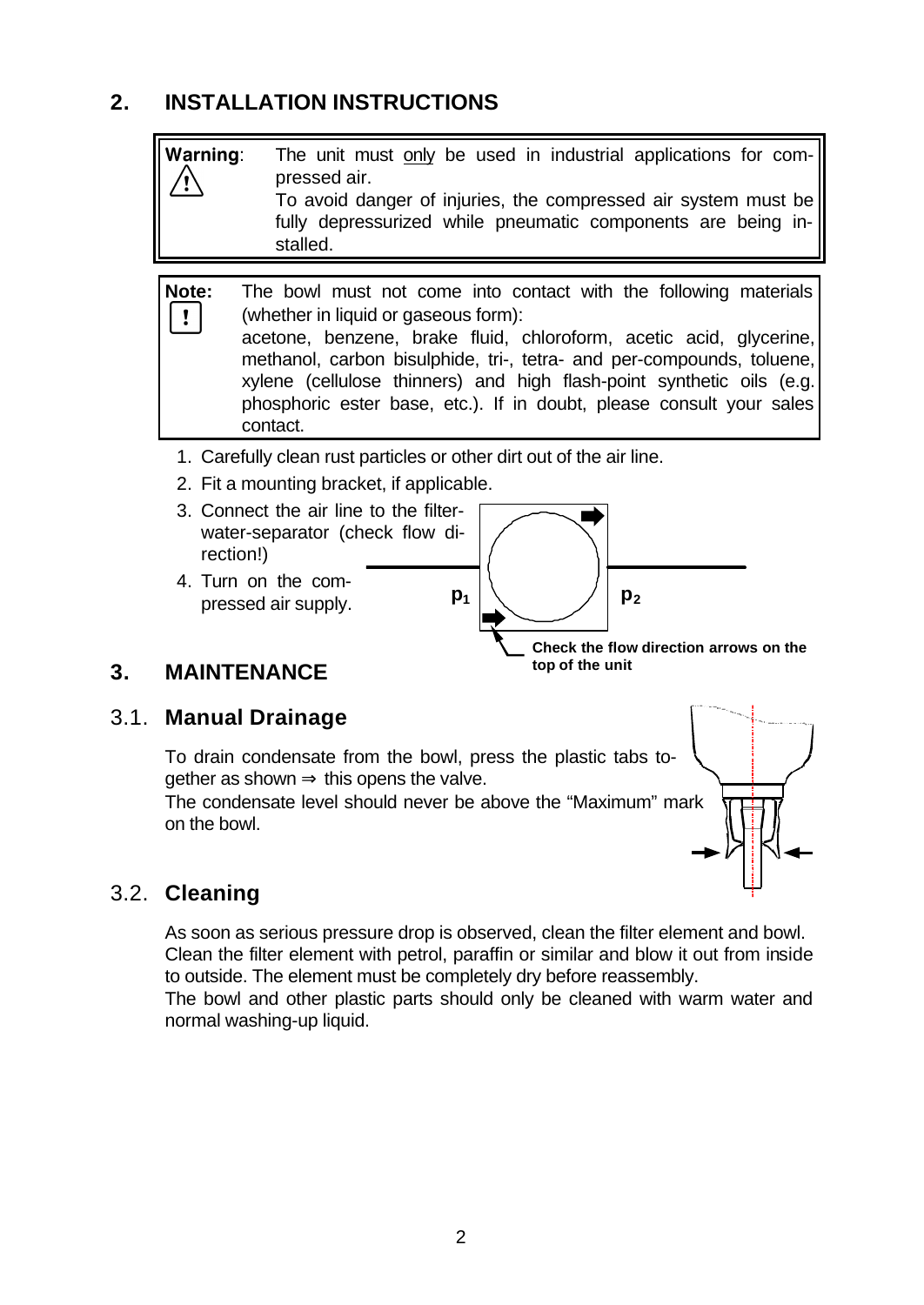# **4. DISMANTLING**

Warning: To avoid danger of injuries, the unit must only be dismantled with the pneumatic system completely depressurized!

- 1. Press down the unlocking latch of the locking ring and turn the bayonet ring  $\circledcirc$  to the left.
- 2. Take off the bowl  $\oslash$  with the bayonet ring.
- 3. Unlock the deflector disc  $\circledast$  by turning it to the left and pull it off the spigot.
- 4. Pull the conical filter element **The from its seat.**
- 5. Screw the deflector ring  $\oslash$  out of the housing  $\oslash$ .
- 6. Take the O-ring  $\varnothing$  48  $\times$  2  $\varnothing$  out of the housing  $\varnothing$ .

## **5. REASSEMBLY**

Reassembly of the unit is carried out in reverse order to dismantling.

**Note:** If new seals are fitted, grease them thoroughly  $\mathbf{I}$ before fitting.

- 1. Screw the deflector ring  $\oslash$  into the housing  $\oslash$ .
- 2. Place the O-ring  $\varnothing$  35  $\times$  2  $\varnothing$  in the housing  $\varnothing$ .
- 3. Push the filter element <sup>3</sup> (5um...yellow, 30um...white) into its seat.
- 4. Push the deflector disc  $\circledast$  with slot on to the spigot, press gently and lock it by turning to the right.
- 5. Insert the bowl Ö and bayonet ring with spigot back into the housing and lock by turning to the right.

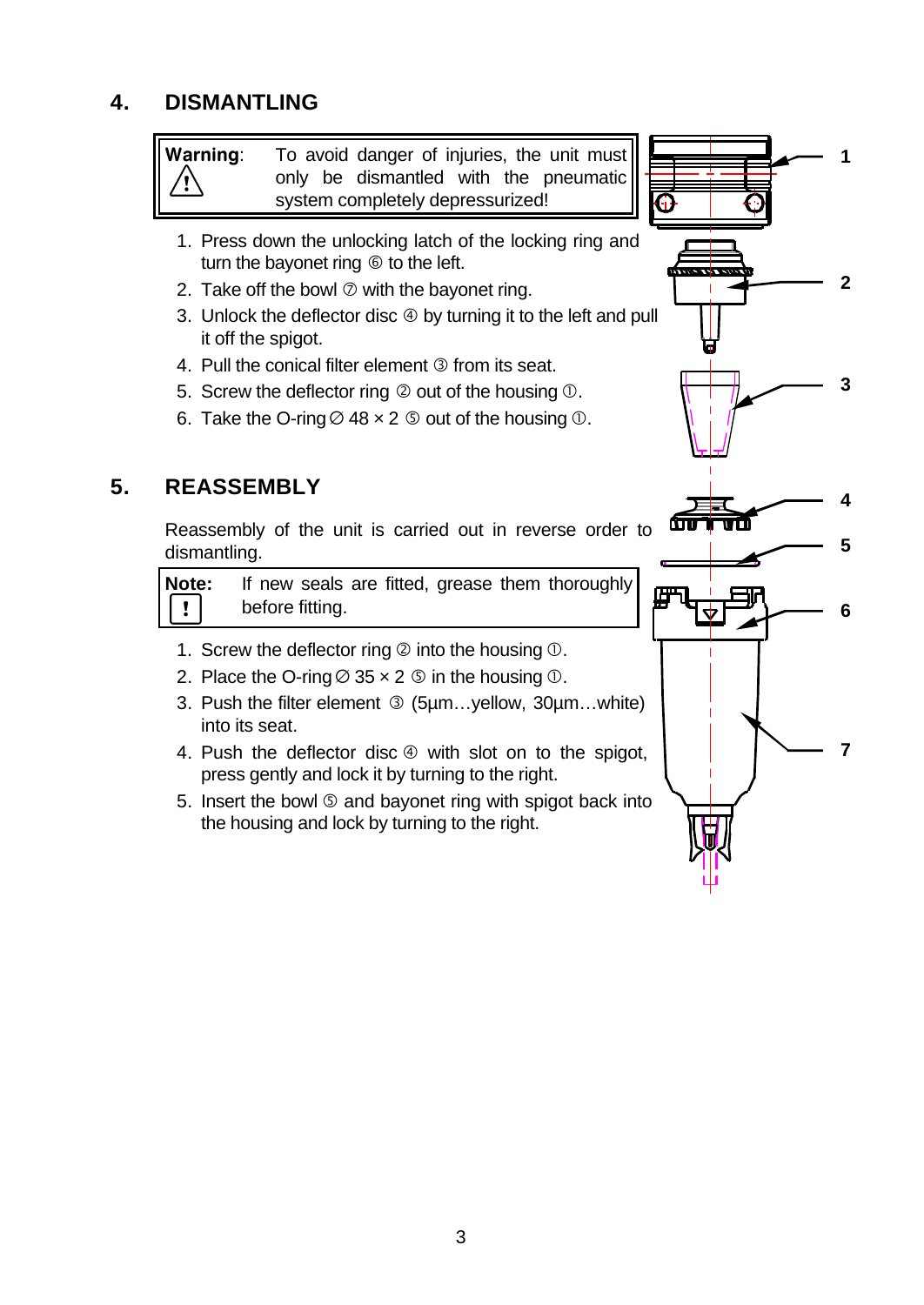# **6. FITTING THE BOWL GUARD**

The bowl guard kit consists of:

- locking ring
- bowl guard and
- bayonet ring

Fitting:

First remove the bowl, then proceed as follows:

- 1. Take the locking ring  $\odot$  out of the bayonet ring  $\odot$ (using some force if necessary).
- 2. Pull the bayonet ring  $\circled{a}$  off the bowl  $\circled{a}$ .
- 3. Fit the bayonet ring  $\Phi$  and the bowl guard  $\Phi$  (from the kit) together.
- 4. Insert the bowl  $\oslash$  into the bayonet ring  $\oslash$ .
- 5. Insert the locking ring  $\odot$  into the bayonet ring  $\ddot{\Phi}$ .

**Note:** The unlocking latch (arrow) must line up  $\mathbf{I}$ with the recess in the bayonet ring.

# **7. DISPOSAL**

The method of disposal of packaging and discarded parts must comply with local regulations.

## **8. ASSEMBLY OF SEVERAL COMPONENTS**

Only components of the same size can be assembled into combined units.

- 1. Remove the black cover plates from the inlets and outlets of the components you wish to assemble. The coloured cover plates remain in place.
- 2. Turn the component so that the flange surface which is to be joined to the other component is on top.
- 3. Lay the O-ring  $\odot$  from the coupling kit on the flange surface.
- 4. Place the hexagon nuts  $@$  in the recesses on the component.
- 5. Place the other component on the flange surface.
- 6. Place the clamping cones  $\circled{a}$  with the screws  $\circled{a}$  in the recesses on the components.
- 7. Tighten the clamping screws.